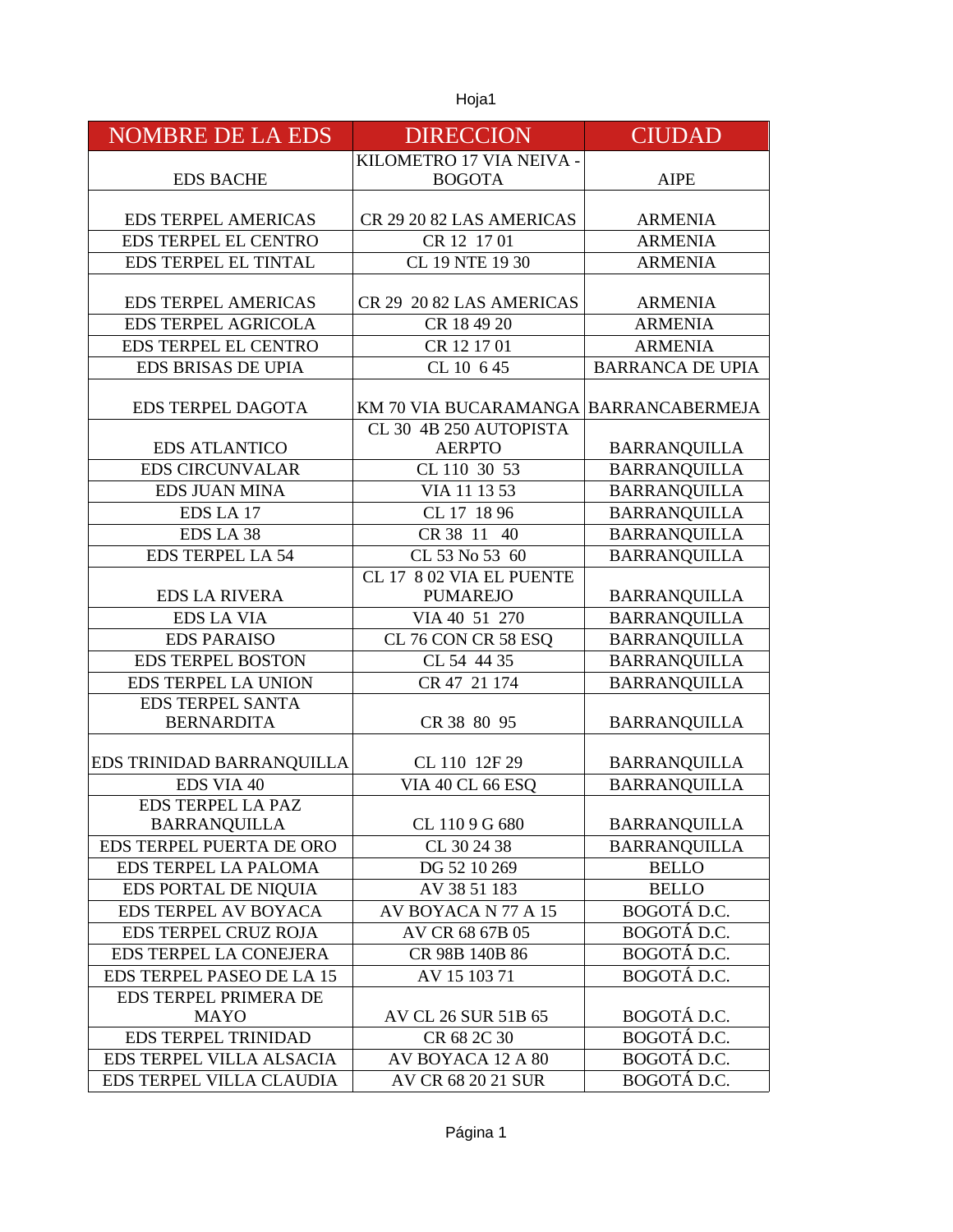| <b>EDS LA SEVILLANA</b>                  | <b>AUT SUR 61 51</b>                     | BOGOTÁ D.C.          |
|------------------------------------------|------------------------------------------|----------------------|
| <b>EDS ROOSVELT</b>                      | AV CR 14 15 47 SUR                       | BOGOTÁ D.C.          |
| EDS TERPEL LA METRO                      | KM 2 VIA AL VALLE                        | <b>CALARCA</b>       |
| <b>EDS TERPEL LOS ALCAZARES</b>          | CL 70 1A4 165                            | <b>CALI</b>          |
| EDS TERPEL AMARILLO Y                    |                                          |                      |
| <b>CREMA</b>                             | CL 70D 28E 137                           | <b>CALI</b>          |
| <b>EDS LA UNION CALI</b>                 | CL 36 42 03                              | <b>CALI</b>          |
| <b>EDS SESCO</b>                         | CL 34 NORTE 2BN 87                       | <b>CALI</b>          |
| EDS TERPEL CAÑAVERALEJO                  | CL 5 53A 75                              | <b>CALI</b>          |
|                                          | CL 14 70 06 ESQUINA BRR                  |                      |
| EDS TERPEL EL LIMONAR                    | <b>LIMONAR</b>                           | <b>CALI</b>          |
| EDS TERPEL GRANADA                       | AV 8 14N 36                              | <b>CALI</b>          |
|                                          | CR 11 B 26 09 BRR                        |                      |
| <b>EDS TERPEL LA 26</b>                  | <b>BENJAMIN HERRERA</b>                  | <b>CALI</b>          |
| <b>EDS TERPEL LA 44</b>                  | CL 44 1 D 51                             | <b>CALI</b>          |
| EDS TERPEL LA AUTOPISTA                  | CL 10 46 20                              | <b>CALI</b>          |
| EDS TERPEL PASOANCHO                     | CL 13 80 11                              | <b>CALI</b>          |
| EDS TERPEL TERMINAL DE                   |                                          |                      |
| <b>CALI</b>                              | CL 30 2B N 140                           | <b>CALI</b>          |
| <b>EDS LLANO GRANDE</b>                  | CR 9 29 79                               | <b>CAMPOALEGRE</b>   |
|                                          |                                          |                      |
| EDS TERPEL PUERTO GIRALDO                | <b>CRT ORIENTAL KM 30</b>                | CANDELARIA           |
|                                          | VIA MAMONAL KM 3 CR 56                   |                      |
| <b>EDS TERPEL ASTILLEROS</b>             | 15 46                                    | <b>CARTAGENA</b>     |
|                                          | VTE MAMONAL GAMBOTE                      |                      |
| EDS TERPEL LAS MERCEDES                  | KM <sub>9</sub>                          | CARTAGENA            |
| EDS TERPEL DOÑA MANUELA                  | <b>CRT CORDIALIDAD</b>                   |                      |
|                                          | ANTIGUO RETEN DÑA M                      | CARTAGENA            |
| EDS TERPEL EL BOSQUE<br><b>CARTAGENA</b> | TV 21 45 36 SEC EL                       |                      |
|                                          | <b>BOSQUE</b><br>OLAYA HERRERA CL 31D 56 | CARTAGENA            |
| <b>EDS TERPEL EL TIGRE</b>               | 08 SEC 11 D                              | <b>CARTAGENA</b>     |
| <b>EDS TERPEL SAN</b>                    | SAN FERNANDO DG 31 81B                   |                      |
| <b>BUENAVENTURA</b>                      | 96                                       | CARTAGENA            |
|                                          | <b>CRT TRONCAL OCCIDENTE</b>             |                      |
| EDS TERPEL LA TERNERA                    | <b>SD TURBACO</b>                        | CARTAGENA            |
|                                          | AV PEDRO DE HEREDIA CL                   |                      |
| <b>EDS TERPEL TESCA</b>                  | 31 48C 71                                | CARTAGENA            |
| EDS TERPEL LA HEROICA                    | TV 54 21C 76                             | <b>CARTAGENA</b>     |
|                                          | <b>AV SANTANDER URB</b>                  |                      |
| <b>EDS MARBELLA</b>                      | <b>MARBELLA MZ 10</b>                    | CARTAGENA            |
| <b>EDS NAUTICA</b>                       | VIA A MAMONAL KM 3                       | CARTAGENA            |
|                                          | <b>KM 1 VIA CHIQUINQUIRA</b>             |                      |
| <b>EDS CASABLANCA</b>                    | <b>SABOYA</b>                            | <b>CHIQUINQUIRA</b>  |
|                                          | KM 19 VIA CIENAGA SANTA                  |                      |
| EDS TERPEL RIO CORDOBA                   | <b>MARTHA</b>                            | <b>CIENAGA</b>       |
|                                          | CR 10 15 119 DOS                         |                      |
| <b>EDS EL VIADUCTO</b>                   | <b>QUEBRADAS</b>                         | <b>DOS QUEBRADAS</b> |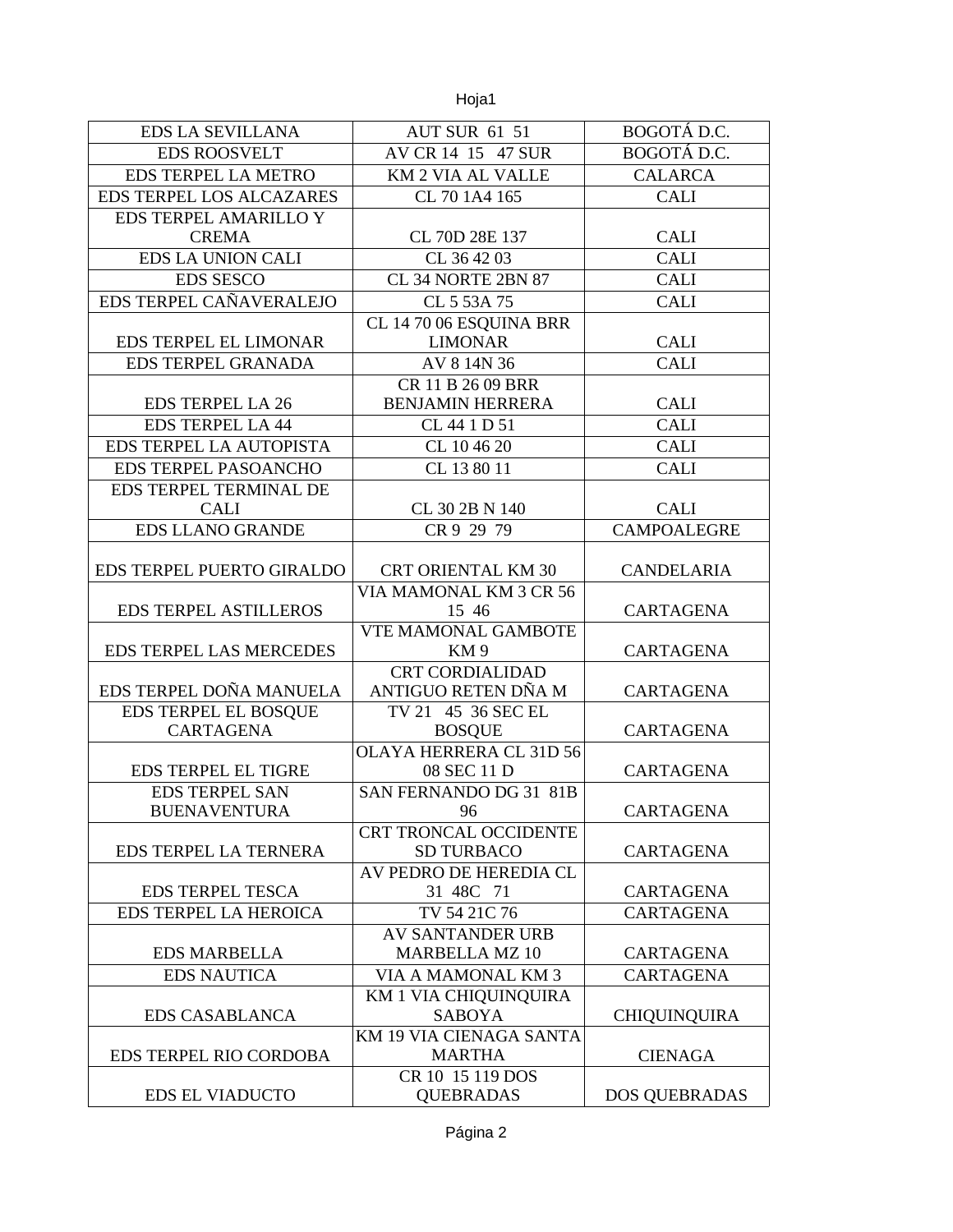| <b>EDS METROPOLITANA</b>       | CR 16 16 B 111             | <b>DOS QUEBRADAS</b> |
|--------------------------------|----------------------------|----------------------|
|                                | CR 10 69 35                |                      |
| <b>EDS TERPEL ACUARELA</b>     | <b>DOSQUEBRADAS</b>        | <b>DOS QUEBRADAS</b> |
| <b>EDS LA TRACTOMULA</b>       | KM 12 VIA LA GOMELIA       | <b>DOS QUEBRADAS</b> |
| <b>EDS ESCOBERO</b>            | CL 37 SUR 28C 30           | <b>ENVIGADO</b>      |
| <b>EDS A LA SOMBRA</b>         | CR 4 13 75                 | <b>ESPINAL</b>       |
| <b>EDS BOQUERON</b>            | <b>KM1 VIA NEIVA</b>       | <b>GARZON</b>        |
| <b>EDS IRIQUE</b>              | KM 1 VIA FUENTE DE ORO     | <b>GRANADA</b>       |
|                                | PUNTA BRAVA KM 12 VIA      |                      |
| EDS AGRICOLA GRANADA           | <b>GRANADA SAN</b>         | <b>GRANADA</b>       |
|                                | CL 10 05 95 CRT PRINCIPAL  |                      |
| <b>EDS GUAMAL</b>              | <b>VIA SAN</b>             | <b>GUAMAL</b>        |
|                                | KM 19 VIA AUT MEDELLIN     |                      |
| EDS TERPEL LA GAROTA           | <b>BOGOTA</b>              | <b>GUARNE</b>        |
|                                | KM 1 VT IBAGUE ARMENIA     |                      |
| <b>EDS LA MARTINICA</b>        | <b>BARRIO LA FL</b>        | <b>IBAGUE</b>        |
| <b>EDS LA MAYORITARIA</b>      | CL 84 A 46A 30             | <b>ITAGUI</b>        |
| <b>EDS TERPEL ITAGUI</b>       | CL 45 50 28                | <b>ITAGUI</b>        |
| EDS TERPEL LA MONTAÑA          | CR 42 72 81                | <b>ITAGUI</b>        |
| <b>EDS TERPEL LA ISLA</b>      | CA 50 96 SUR 48            | <b>LA ESTRELLA</b>   |
|                                | HIGUERILLO KM1 VIA AL      |                      |
| EDS TERPEL LA TEBAIDA          | <b>VALLE</b>               | <b>LA TEBAIDA</b>    |
| EDS TERPEL AEROPUERTO          | <b>CL 30 FRENTE AL AER</b> |                      |
| <b>BARRANQUILLA</b>            | <b>ERNESTO CORTIZO</b>     | <b>MALAMBO</b>       |
|                                | CL 4A 7 SUR 35 CRT         |                      |
| <b>EDS TERPEL PIMSA</b>        | <b>ORIENTAL MALAMB</b>     | <b>MALAMBO</b>       |
| EDS TERPEL CAMPEROS DEL        |                            |                      |
| <b>CAFE</b>                    | avenida 18 # 27 - 10       | <b>MANIZALES</b>     |
| <b>EDS LA ENEA</b>             | KM 13 VIA AL MAGDALENA     | <b>MANIZALES</b>     |
| <b>EDS MULTISERVICIOS</b>      |                            |                      |
| <b>PANAMERICANA</b>            | VIA PANAMERICANA 66 41     | <b>MANIZALES</b>     |
|                                | AV KEVIN ANGEL ENTRE       |                      |
| EDS TERPEL LA PLAZUELA         | CL 62 Y 63                 | <b>MANIZALES</b>     |
| <b>EDS TERPEL MANIZALES</b>    | <b>AV CENTENARIO 31 47</b> | <b>MANIZALES</b>     |
| EDS TERPEL TERMINAL            | CR 43 65 100 SECTOR LOS    |                      |
| <b>MANIZALES</b>               | <b>CAMBULOS</b>            | <b>MANIZALES</b>     |
| <b>EDS TERPEL LA 33</b>        | CL 33 63B 315              | <b>MEDELLIN</b>      |
| <b>EDS TERPEL CENTRO</b>       |                            |                      |
| <b>AUTOMOTRIZ</b>              | CR 43 A 19 A 87            | <b>MEDELLIN</b>      |
| EDS TERMINAL DE                |                            |                      |
| <b>TRANSPORTE</b>              | CR 64A 78 55               | <b>MEDELLIN</b>      |
|                                |                            |                      |
| EDS EL CONDOR DE COLOMBIA      | CR 68 43 15                | <b>MEDELLIN</b>      |
| <b>EDS TERMINAL DE</b>         |                            |                      |
| <b>TRANSPORTE</b>              | CR 64A 78 55               | <b>MEDELLIN</b>      |
| <b>EDS TERPEL EXPOSICIONES</b> | CR 54 35 35                | <b>MEDELLIN</b>      |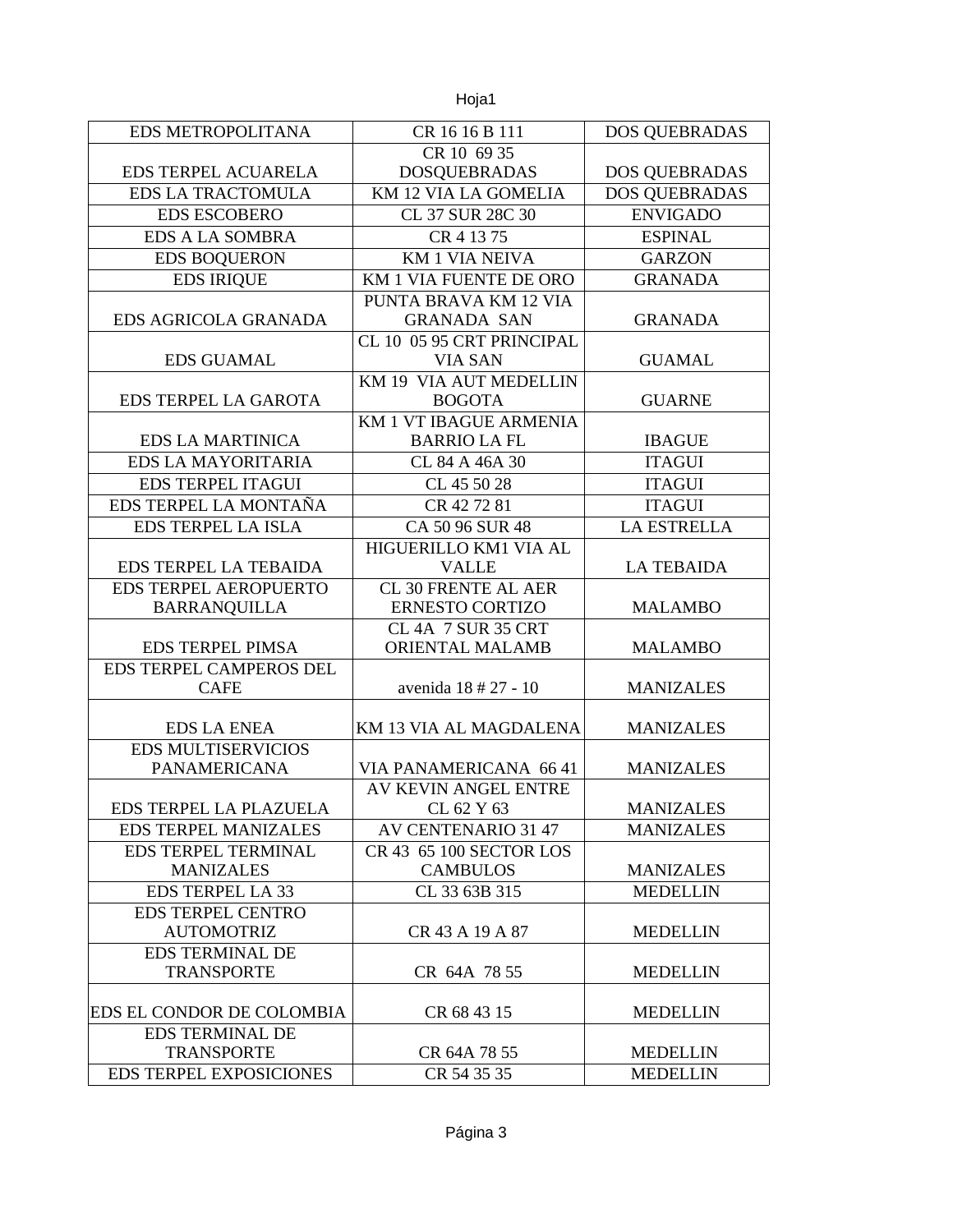|                                        | VRD PUEBLO VIEJO KM 5                        |                    |
|----------------------------------------|----------------------------------------------|--------------------|
| <b>EDS MOCOA</b>                       | VIA PITALITO                                 | <b>MOCOA</b>       |
| <b>EDS TERPEL EL CEDRO</b>             | <b>KM 12 VIA ARBOLETE</b><br><b>MONTERIA</b> | <b>MONTERIA</b>    |
|                                        | KM 12 VIA PLANETA RICA                       |                    |
| <b>EDS TERPEL EL DOCE</b>              | <b>MONTERIA</b>                              | <b>MONTERIA</b>    |
| EDS TERPEL PATIO BONITO                | CR 3 3 82                                    | <b>MONTERIA</b>    |
| EDS TERPEL EL CORTIJO                  | CL 28A 2063                                  | <b>MONTERIA</b>    |
| <b>EDS TERPEL URBINA</b>               | CR 14 13 22                                  | <b>MONTERIA</b>    |
| <b>EDS CONTAINER</b>                   | CL 29 34A 20                                 | <b>MONTERIA</b>    |
| EDS INV COOTRANSHUILA                  | CR 7P 47 71                                  | <b>PALERMO</b>     |
| EDS COOTRANSGANADERA                   | CL 33 6P 100                                 | <b>PALERMO</b>     |
| <b>EDS TERPEL EL CARMEN</b>            | AV 30 DE AGOSTO 29<br>68                     | <b>PEREIRA</b>     |
| <b>EDS TERPEL CERRITOS</b>             | KM 17 CERRITOS CARTAGO                       | <b>PEREIRA</b>     |
| <b>EDS MERCASA</b>                     | AV LAS AMERICAS CL 100                       | PEREIRA            |
| <b>EDS PARQUE OLAYA</b>                | CR 14 21 A 13                                | PEREIRA            |
| <b>EDS PUBENZA</b>                     | <b>VEREDA EL HOGAR</b>                       | <b>PIENDAMO</b>    |
| <b>EDS CENTROCARROS</b>                | CR 9 56N 115                                 | <b>POPAYAN</b>     |
| <b>EDS SOROCOTA</b>                    | CR 3 4 64                                    | PUENTE NACIONAL    |
| <b>EDS LA JAV</b>                      | CR 5 11 16                                   | PUERTO BOYACA      |
|                                        | KM 106 VIA HONDA COSTA                       |                    |
| <b>EDS EL CASTILLO</b>                 | <b>ATLANTICA</b>                             | PUERTO BOYACA      |
| EDS TERPEL MONTECARMELO                | KM 10 VIA AL MAR                             | PUERTO COLOMBIA    |
|                                        | AV CRV A 100 MTS DE LA                       |                    |
| EDS SANTA MARIA DEL MAR                | <b>VIA 40</b>                                | PUERTO COLOMBIA    |
| <b>EDS SERVICAMPESTRE</b>              | <b>KM 4 VIA A PUERTO</b><br><b>COLOMBIA</b>  | PUERTO COLOMBIA    |
| <b>EDS RIONEGRO</b>                    | CR 50 44B 15                                 | <b>RIONEGRO</b>    |
| <b>EDS TERPEL TRANVIA</b>              | TV 49 CON CL 61 34 148                       | <b>RIONEGRO</b>    |
|                                        | KM 13 VIA NEIVA CAMPO                        |                    |
| <b>EDS EL PEAJE</b>                    | <b>ALEGRE</b>                                | <b>RIVERA</b>      |
| <b>EDS TERPEL SERVILOMAR</b>           | CL 27 33A 30                                 | <b>SABANALARGA</b> |
|                                        | KM 8 VIA CHIQUINQUIRA                        |                    |
| <b>EDS LA CUCHARITA</b>                | <b>BARBOSA</b>                               | <b>SABOYA</b>      |
| EDS EL TREBOL                          | KM 7 VIA SALDAÑA                             | SALDAÑA            |
|                                        | <b>CASTILLA</b>                              |                    |
| EDS TAYRONA DEL RIO                    | <b>AV EL RIO 29 85</b>                       | <b>SANTA MARTA</b> |
| EDS TERPEL FERROCARRIL<br><b>NORTE</b> | AV FERROCARRIL 39A 112                       | <b>SANTA MARTA</b> |
|                                        | AV FERROCARRIL CL 29 F                       |                    |
| <b>EDS TERPEL TAYRONA</b>              | <b>ESQ</b>                                   | <b>SANTA MARTA</b> |
| <b>EDS SIBATE</b>                      | CR 7 10 95                                   | <b>SIBATE</b>      |
|                                        | CR 4 2 342 TRONCAL VÍA                       |                    |
| <b>EDS LOS ANGELES</b>                 | TOLÚ                                         | <b>SINCELEJO</b>   |
| <b>EDS OKALA</b>                       | CR 25 25 219                                 | <b>SINCELEJO</b>   |
| <b>EDS LAURELES</b>                    | CR 4602                                      | <b>SINCELEJO</b>   |